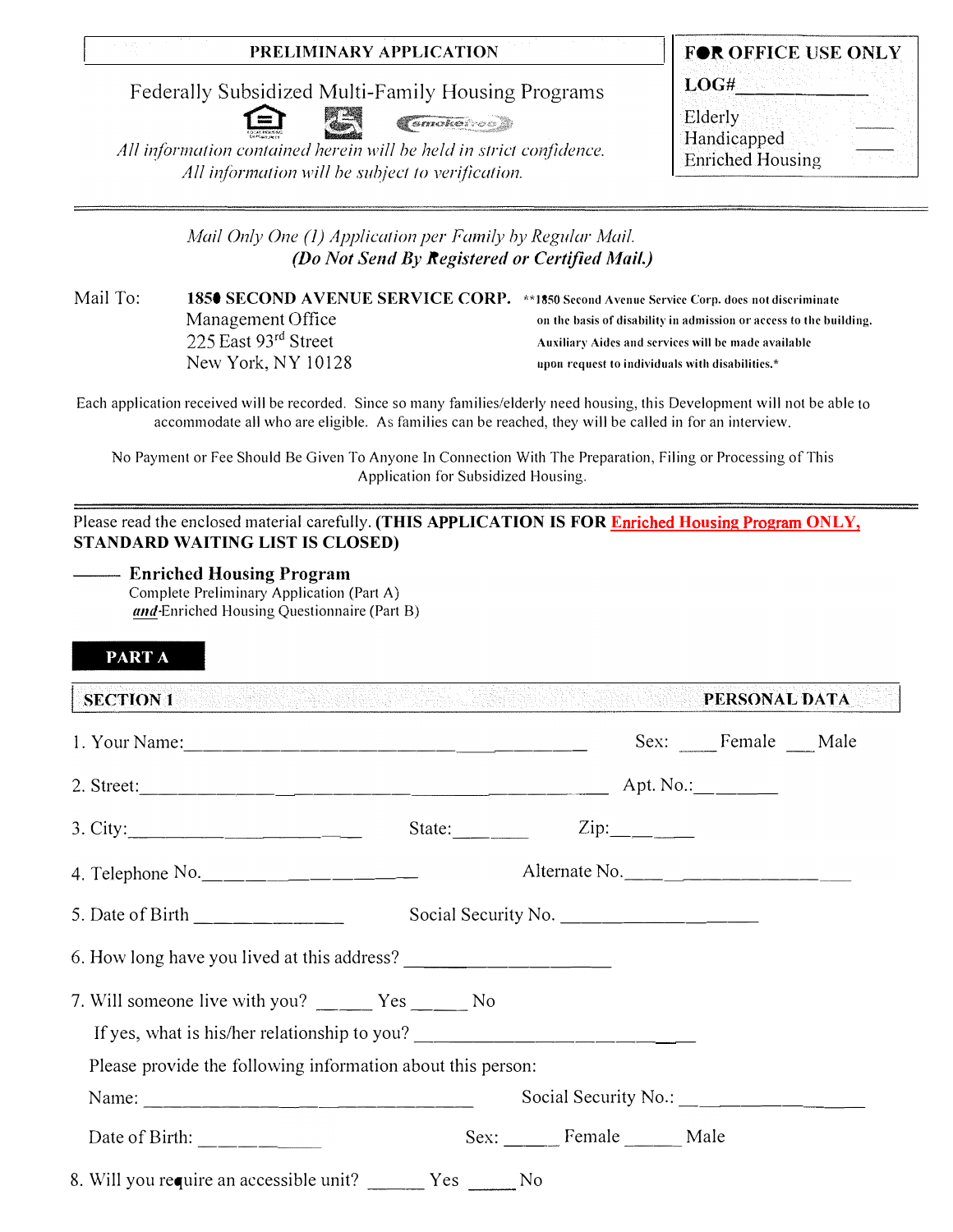# **INCOME INFORMATION: Head of Household**

| <b>Head of Household</b> | <b>Dollar Value</b>                                                                                                                                                                                                                 | Description |
|--------------------------|-------------------------------------------------------------------------------------------------------------------------------------------------------------------------------------------------------------------------------------|-------------|
| Social Security/SSI      | $\mathbb{S}$<br>per                                                                                                                                                                                                                 |             |
| Pension                  | $\mathbb{S}$                                                                                                                                                                                                                        |             |
| Employment               | $\mathbb{S}$<br>$per$ $\qquad \qquad$                                                                                                                                                                                               |             |
| Disability               | $\mathbb{S}$<br>per                                                                                                                                                                                                                 |             |
| Interest/Dividends       | \$<br>per the state of the state of the state of the state of the state of the state of the state of the state of the state of the state of the state of the state of the state of the state of the state of the state of the state |             |
| Other                    | \$<br>per                                                                                                                                                                                                                           |             |

# **INCOME INFORMATION: Second Person**

| <b>Second Person</b> | <b>Dollar Value</b>  | <b>Description</b> |
|----------------------|----------------------|--------------------|
| Social Security/SSI  | \$<br>per            |                    |
| Pension              | \$<br>per            |                    |
| Employment           | \$<br>per            |                    |
| Disability           | \$<br>per <u>per</u> |                    |
| Interest/Dividends   | $\mathbb{S}$<br>per  |                    |
| Other                | \$<br>per            |                    |

ASSET INFORMATION: Indicate Type of Account (Checking, Savings, Certificate of Deposit, and which person is the owner)

| <b>TYPE</b> | <b>BANK</b> | <b>ACCOUNT#</b> | <b>BALANCE</b> | <b>HEAD/OTHER</b> |
|-------------|-------------|-----------------|----------------|-------------------|
|             |             |                 |                |                   |
|             |             |                 |                |                   |
|             |             |                 |                |                   |
|             |             |                 |                |                   |
|             |             |                 |                |                   |
|             |             |                 |                |                   |
|             |             |                 |                |                   |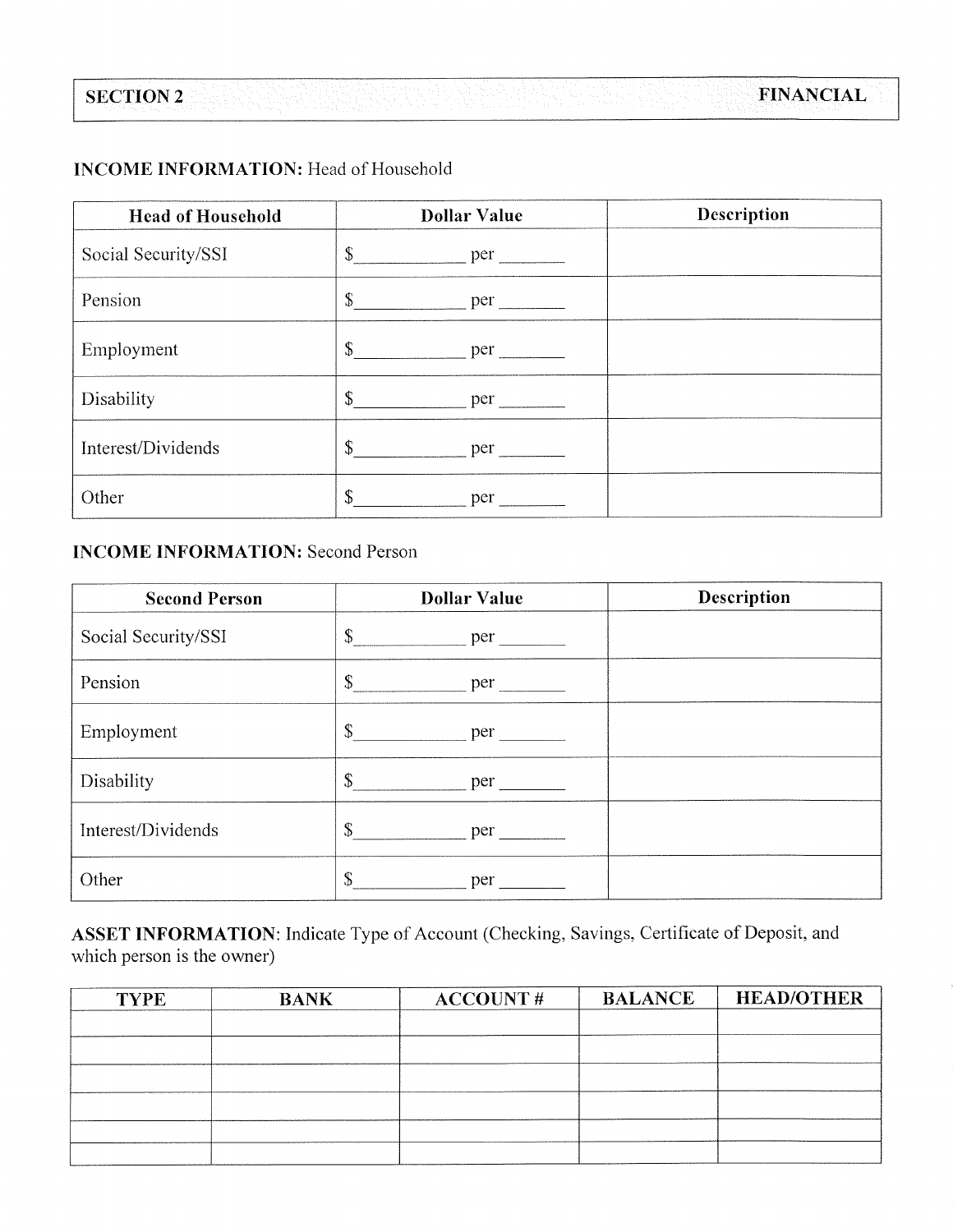| Other Assets:     | Value $(\$)$ :                                                                                      |
|-------------------|-----------------------------------------------------------------------------------------------------|
|                   | Do you now own Real Estate? Yes No If "Yes", what is the value? \$                                  |
| $years?$ $Yes$ No | Has any family member disposed of any asset for less than fair market value during the past two (2) |
|                   |                                                                                                     |

# **Medical Expenses:**

**SECTION 3** 

What are the medical expenses anticipated to be paid by your household in the coming 12 month period?

(Do not include expenses that will be paid for you, or reimbursed by an \$ outside agency such as Medicare)

# **Handicap Expenses:**

This question applies Only if a family member is Handicapped or Disabled. What are the medical expenses anticipated to be paid by your household in the coming 12 month period?

(Do not include expenses that will be paid for you, or reimbursed by an \$ outside agency such as Medicare)

Three personal references (Please note that letters from these references will be requested). Family/Friends Not Acceptable - (e.g. employers, doctors, social workers, clergyman, etc.)

| Name                                     | Address                                                                                                |  | Phone |       |  |
|------------------------------------------|--------------------------------------------------------------------------------------------------------|--|-------|-------|--|
| Name                                     | Address                                                                                                |  |       | Phone |  |
| Name                                     | Address                                                                                                |  |       | Phone |  |
|                                          | Have you ever been convicted of any crime? Yes No                                                      |  |       |       |  |
|                                          | Do you currently use illegal drugs or abuse alcohol? Yes No                                            |  |       |       |  |
| state sex offender registration program? | Are you or the other household member currently subject to a lifetime registration requirement under a |  |       |       |  |
|                                          | Head of Household: Yes No Other Household Member: Yes No                                               |  |       |       |  |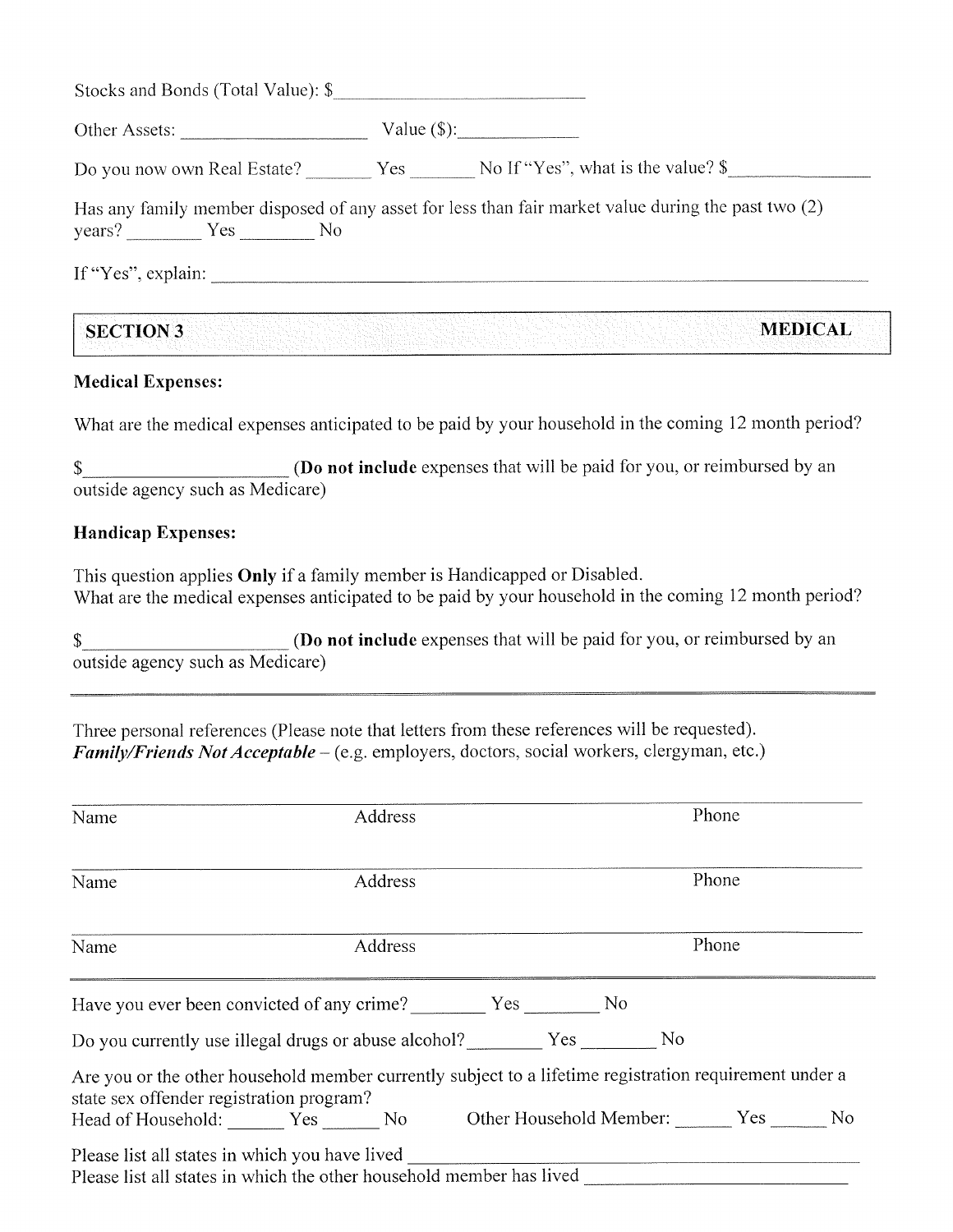# Project Based or Tenant Based Subsidy

|                                                        | Do you live in Public Housing, State Housing, or Federal Housing and receive the benefit of a monthly                                                                                                                                                                                                                                                                                                                                                                                                                    |
|--------------------------------------------------------|--------------------------------------------------------------------------------------------------------------------------------------------------------------------------------------------------------------------------------------------------------------------------------------------------------------------------------------------------------------------------------------------------------------------------------------------------------------------------------------------------------------------------|
|                                                        |                                                                                                                                                                                                                                                                                                                                                                                                                                                                                                                          |
|                                                        |                                                                                                                                                                                                                                                                                                                                                                                                                                                                                                                          |
|                                                        | Telephone No. of Project Manager                                                                                                                                                                                                                                                                                                                                                                                                                                                                                         |
| affect the processing of this application.             | The following information is required for statistical purposes so that the Department of HUD may<br>determine the degree to which its programs are utilized. This information must be completed. It will not                                                                                                                                                                                                                                                                                                             |
| identifies the Head of Household:                      | Racial Group Identification (used for statistical purposes only). Please check one group which                                                                                                                                                                                                                                                                                                                                                                                                                           |
| White (Non-Hispanic Origin)                            | American Indian or Alaskan Native                                                                                                                                                                                                                                                                                                                                                                                                                                                                                        |
| Black (Non-Hispanic Origin)                            | Asian or Pacific Islander                                                                                                                                                                                                                                                                                                                                                                                                                                                                                                |
| Hispanic                                               |                                                                                                                                                                                                                                                                                                                                                                                                                                                                                                                          |
| best of my knowledge.<br>of Title 18 of the U.S. Code. | PLEASE DO NOT MAIL MORE THAN ONE APPLICATION PER FAMILY. IF MORE<br>THAN ONE APPLICATION IS RECEIVED, ALL APPLICATIONS SUBMITTED BY THE<br><b>FAMILY WILL BE DROPPED TO THE BOTTOM OF THE LIST!</b><br>I declare that I have not submitted more than one application and I am not included in anyone else's<br>application. I declare that the statements contained in this application are true and complete to the<br>WARNING: Willful false statements or misrepresentation are a criminal offense under section 1001 |
| Signature                                              | Date                                                                                                                                                                                                                                                                                                                                                                                                                                                                                                                     |
| <b>Program Information:</b>                            | How did you hear about this Development?: ___ Sign posted on building __ Newspaper<br>_Local organization or church __ Friend or family __ Enriched Housing List                                                                                                                                                                                                                                                                                                                                                         |
|                                                        |                                                                                                                                                                                                                                                                                                                                                                                                                                                                                                                          |

 $\sim 10^7$ 

\_\_ Fair Housing Counseling Center \_\_ Other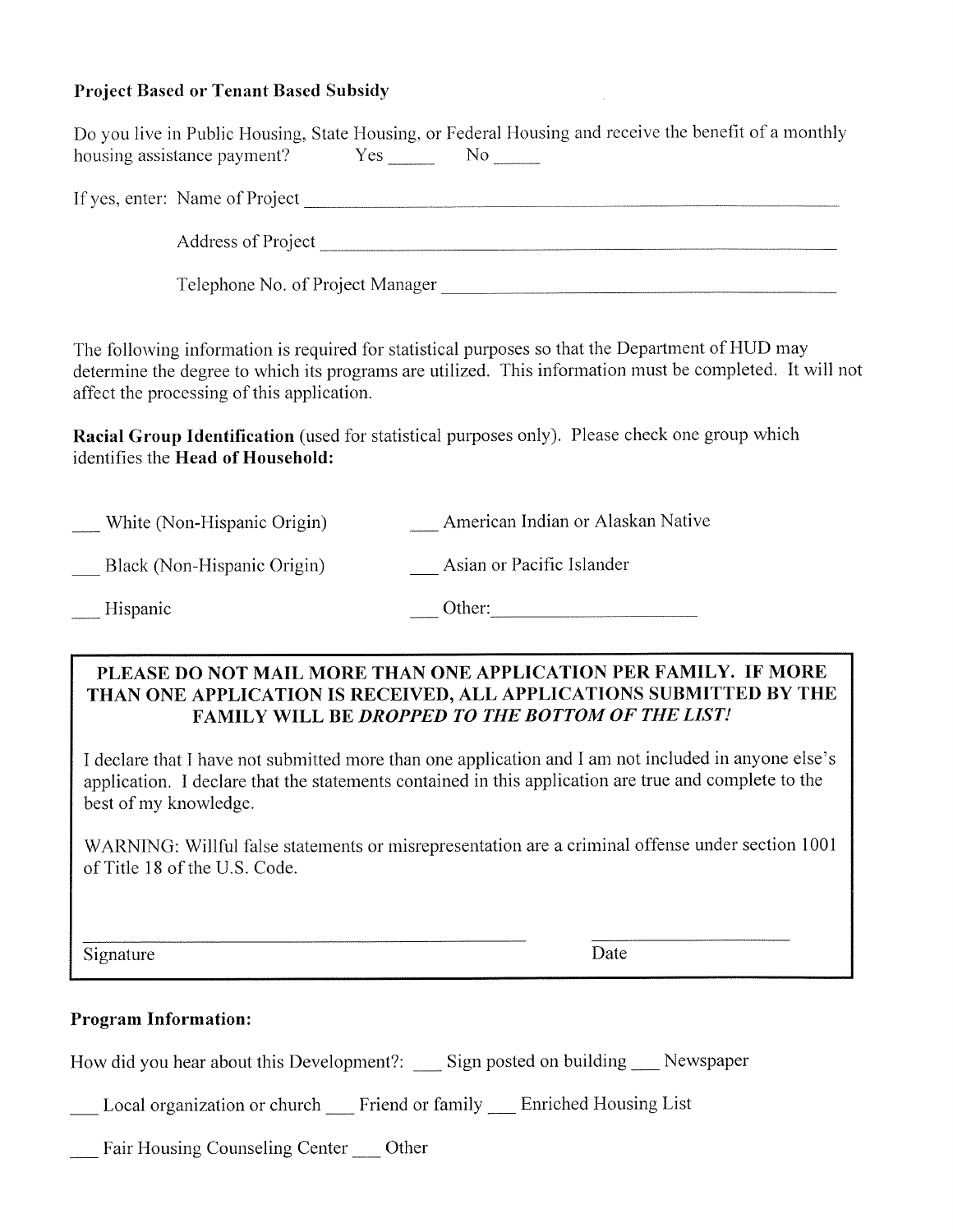# New York Foundation for Senior Citizens **Enriched Housing Program Summary**

## **WHAT IS IT?**

*A* special program, it offers an enriched group living arrangement in the community as an alternative to institutionalization in nursing homes and domiciliary care facilities for the physically frail elderly over 65 whose independent functioning is no longer possible. These arc individuals who need assistance in caring for themselves in order to continue to reside in their own homes. This enriched arrangement provides assistance in meal preparation, shopping, housekeeping and personal care necessary to enable them to continue living within the community.

### **WHO SPONSORS IT?**

New York Foundation for Senior Citizens, Inc. (NYFSC) is a non-profit, non-sectarian social service agency. NYFSC conducts this program under contract with the New York State Department of Health.

# **WHAT DOES THE PROGRAM OFFER?**

Each older person in the program has his or her own studio or one bedroom apartment. Enriched Housing residents benefit f r om shared group experience but each lives as independently as possible with a variety of home care and social services available as needed.

# **WHERE ARE THE APARTMENTS? WHAT ARE THEY LIKE?**

They are located at 1850 2<sup>nd</sup> Avenue Service Corp., 1850 2<sup>nd</sup> Avenue, in Manhattan, a beautiful, elevator building for Section 8 eligible low income persons. Every Enriched Housing apartment has a fully equipped modern kitchen and a fully equipped modern bathroom. *A* communal dining area and socialization space are available for the residents of the program.

## **WHAT SERVICES ARE PROVIDED FOR THE RESIDENTS?**

New York Foundation for Senior Citizens' homemaker/personal care and social service staff provide:

- Limited personal care.
- Help with laundry and housekeeping.
- Assistance in attending recreational activities.
- One hot cooked meal daily. Seven days a week the residents enjoy this meal together in the congregate dining room. Provisions are made for additional food needs. Residents are involved in menu-planning in consultation with a dietitian.
- Help in obtaining social services and transportation for medical care.
- Staff can be reached around the clock in case of emergency.

### **WHO IS ELIGIBLE?**

To be eligible, applicants must meet certain age, health and income requirements.

Age: Applicants must be 65 years of age or older.

Health: The older person must be functionally impaired but must not require full-time personal care or skilled nursing care. For instance, the older person may need help with shopping or cooking, but should be able to feed him or herself. The older person may need help getting in or out of the tub but should be able to wash him or herself.

Income: Applicants may not have an income of more than \$46,700.00 a year from all sources, \$53,400.00 a year per couple.

### **WHAT IS THE COST?**

This is a non-profit program. The minimum fee for the Enriched Housing program, including rent, food, utilities and services is \$1,309.00 a month. *A* special Enriched Housing program SSI supplement up to \$1,535.00 per month is available for persons whose income falls below the cost of the program's services and who are otherwise financially eligible. Fees for persons with monthly income above \$1,555.00 will be determined on a sliding scale.

### **HOW DOES ONE APPLY?**

To apply fill out Part *A* & Part B of application.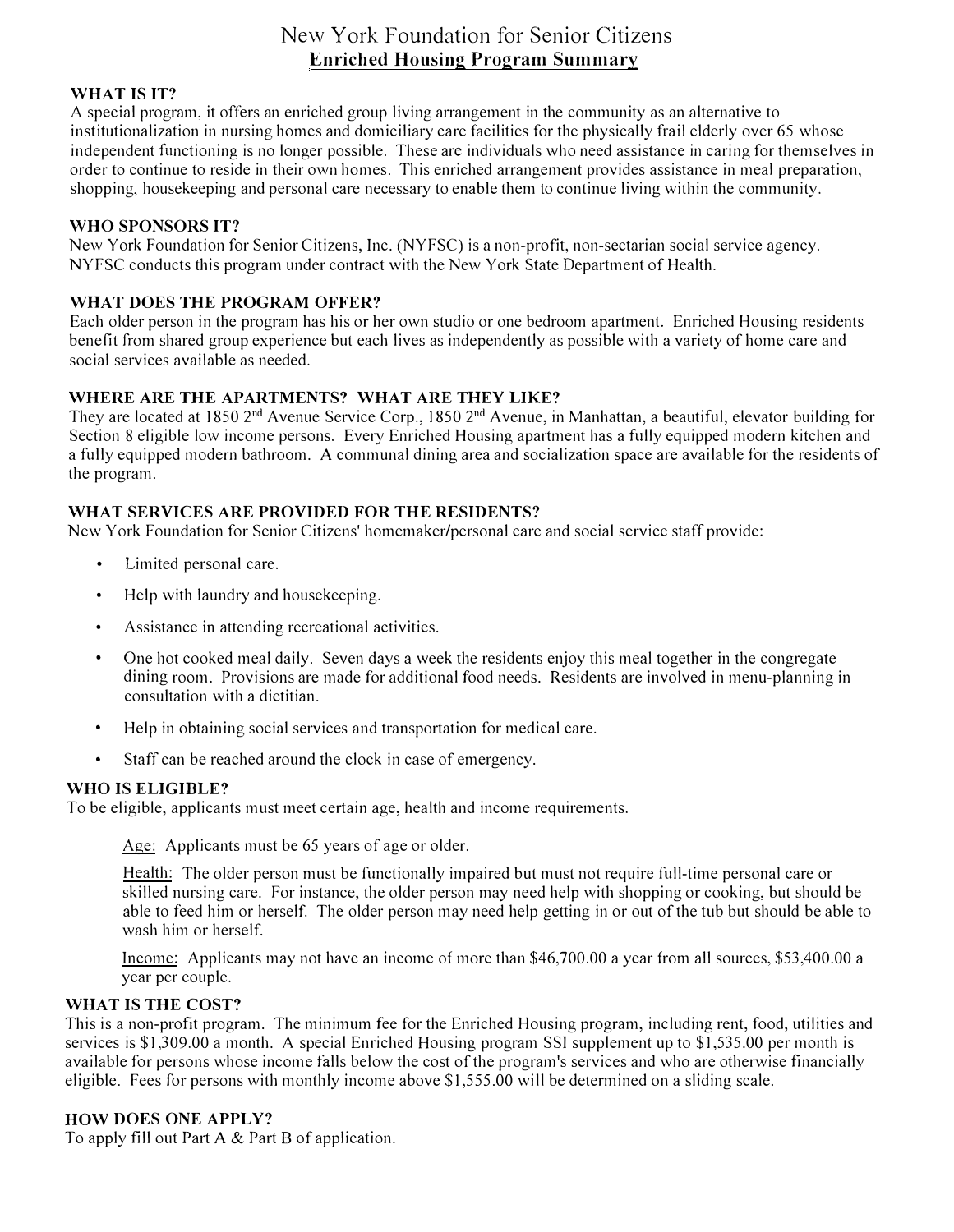# **PART B**

# **ENRICHED HOUSING QUESTIONNAIRE**

PLEASE NOTE: Apply for either the Enriched Housing, which provides support services, or Standard Housing Program. To apply for Enriched Housing; complete information on this sheet, Part B, as well as the Preliminary Application, Part A.

Please read enclosed information on the Enriched Housing Program before filling out this application. To apply for the Enriched Housing Program, please answer all the questions listed below:

 $\bar{t}$ 

| <b>SECTION 1</b>                                                              |                |                         | Geliotz<br>ang ng pagkat ng mga galang ng mga mang nagang ng manggalang ng mga pang nang nang ng pag                 | PERSONAL DATA<br>n Year |
|-------------------------------------------------------------------------------|----------------|-------------------------|----------------------------------------------------------------------------------------------------------------------|-------------------------|
|                                                                               |                | Social Security No:     |                                                                                                                      |                         |
|                                                                               |                |                         |                                                                                                                      |                         |
| City: $\qquad \qquad$ State: $\qquad \qquad$ Zip:                             |                |                         |                                                                                                                      |                         |
| 4. How long have you lived at this address?<br>Day Tel. No.                   |                |                         |                                                                                                                      |                         |
| 5. Date of Birth:                                                             |                | Sex: Female ______ Male |                                                                                                                      |                         |
| 6. Emergency Contacts:                                                        |                |                         |                                                                                                                      |                         |
| Name                                                                          |                | Address                 |                                                                                                                      | Phone                   |
| Name                                                                          |                | Address                 |                                                                                                                      | Phone                   |
| <b>SECTION 2</b>                                                              |                |                         | <u> 1999 - Andrej Andrej Andrej Andrej Andrej Andrej Andrej Andrej Andrej Andrej Andrej Andrej Andrej Andrej And</u> | PRESENT HOUSING         |
| <b>Present Housing Type:</b>                                                  |                |                         |                                                                                                                      |                         |
| __ Apartment Building<br>Hotel<br><b>Adult Home</b>                           |                |                         |                                                                                                                      |                         |
| Do you receive Medicare: Yes<br>If "Yes" your Medicare number:                | N <sub>0</sub> |                         |                                                                                                                      |                         |
| Do you receive Medicaid: _____ Yes _____ No<br>If "Yes" your Medicaid number: |                |                         |                                                                                                                      |                         |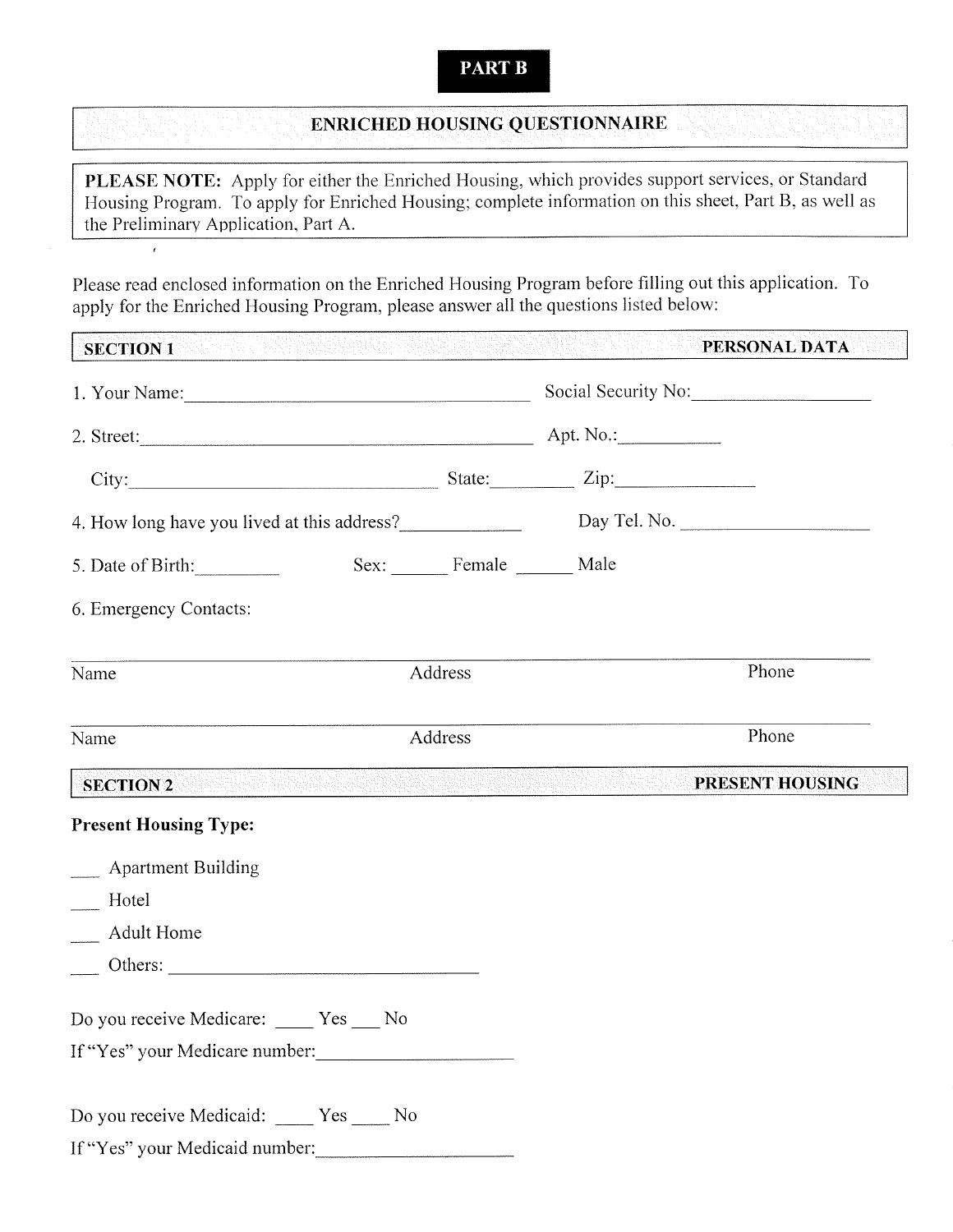#### **SECTION 3 FUNCTIONAL ABILITY**

Describe your ability to function in the following areas:

# A. Personal activities of daily living:

# 1. Walking

- Independently, without assistance device
- With difficulty, with or without assistance device
- With continuous physical support (e.g. cane or walker)
- Require wheelchair
	- If an assistance device is used, indicate type:

# 2. Use of Wheelchair

- Independently, with or without powered chair
- Require assistance in difficult maneuvering
- Require total assistance

# 3. Bathing:

- No assistance
- Need assistance

# 4. Dressing:

- Dress self
- Need assistance
- Have to be dressed

# 5. Medications:

- No assistance
- Need assistance

# 6. Grooming:

- No assistance
- Need minor assistance (e.g. help with washing hair, trimming toenails)
- Need total assistance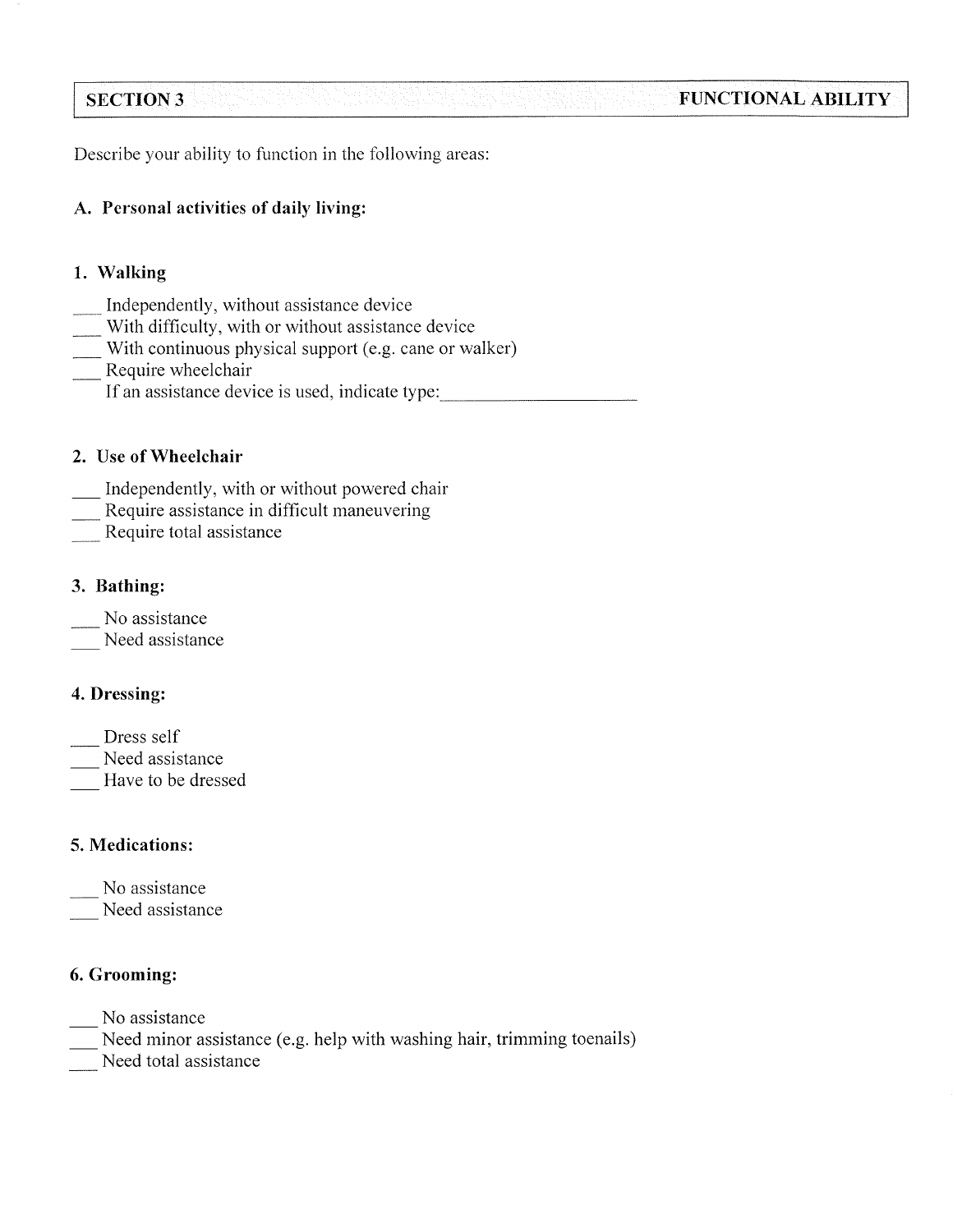#### **FUNCTIONAL ABILITY (CONTINUED) SECTION 3**

# 7. Preparing Meals:

No assistance

Need assistance

# 8. Shopping:

No assistance Need assistance

#### **SECTION 4 SENSORY ABILITY**

# Sight

- Good (with or without correction)
- Vision adequate unable to read/see details
- Vision limited
- **Blind**

**SECTION 5** 

# Hearing

Good

- Hearing slightly impaired
- Limited hearing (e.g. must be spoken to loudly)
- Virtually/completely deaf

# **DAILY FUNCTIONING**

Domestic Activities of Daily Functioning:

Do you currently receive housekeeping, home assistance or assistance or any other housekeeping or personal care services? \_\_\_\_\_ Yes \_\_\_\_ No

If "Yes", specify type or types of services your receive:

How often do you receive these services?

Name of Agency:

- 1. House Cleaning:
- Need no assistance
- Need some assistance
- Need total assistance
- 2. Laundry:
- Need no assistance
- Need some assistance
- Need total assistance